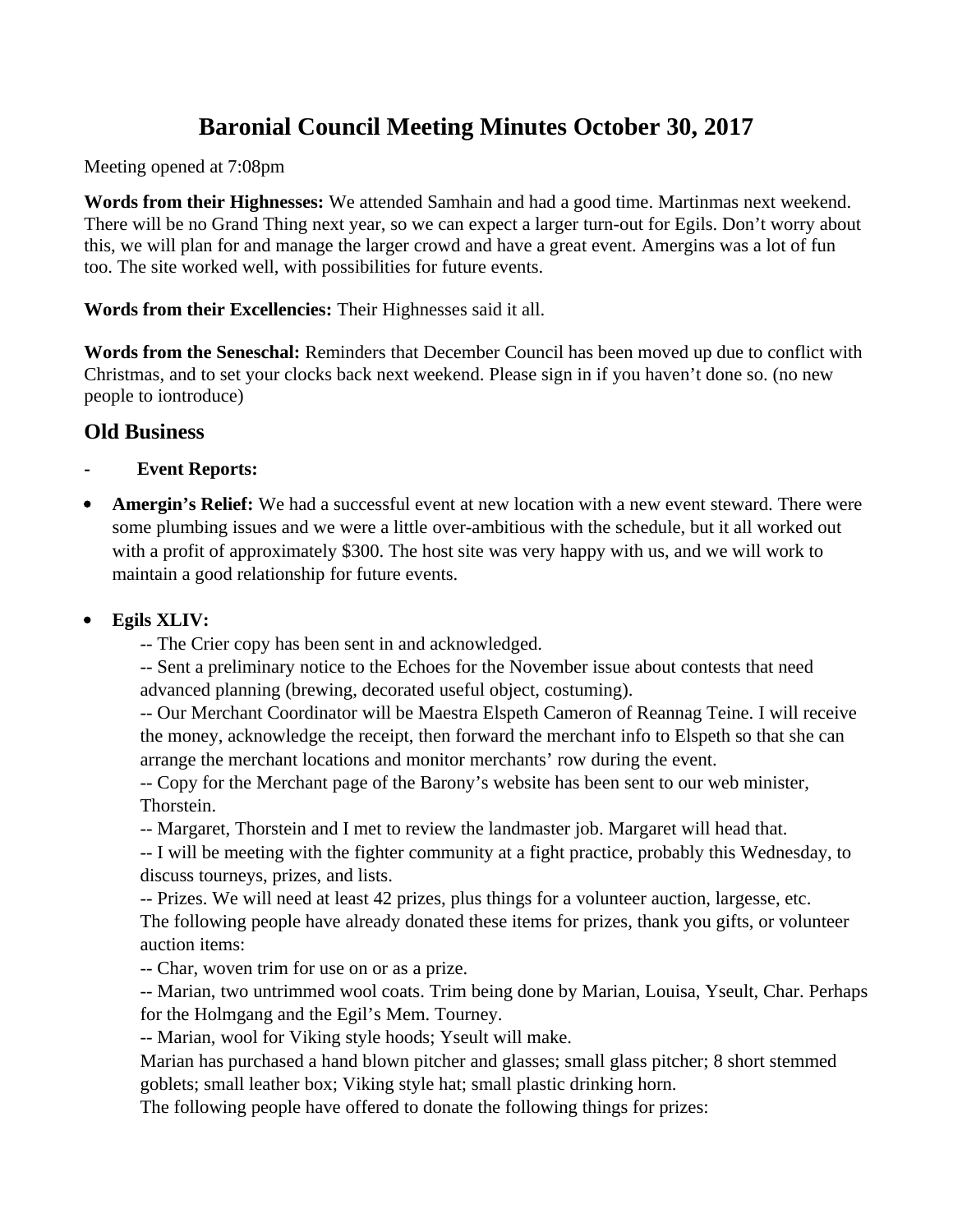-- Tati, an armor stand as the prize for the Heavy Never-won-A-Tourney Tourney.

-- Alan, a serving jig, string making jig, horn bracer for the GAT prize; an atlatl+ dart; probably other things.

- -- Antonia, a painter's box of period pigments for the scribal prize; other painted boxes
- -- Iurii, an oiled leather satchel, maybe for the bardic prize.
- -- Ainslee Goodheart, a length of cardweaving.
- -- Myrrh Kingwell, period spices
- -- Elizabeth Turner, fabric
- -- John, period bow for the Period Archery Contest; perhaps a riveted aventail
- -- Anya and House Capuchin, a sewing box
- -- Baroness Morrghan, block printed fabric

Plus lots of good ideas for other prizes. Toying with the idea of a Norse tent again for the Three Pillars prize and for the Ithrotir prize. Open to other ideas/offers.

Next up,

-- publicity about the Ithrotir and Three Pillars, initial contacts with the water, biffy, and bargabe providers.

-- Pykes has offered to bring brush hogs for the Lynx Hollow work party (plural!) if the paperwork can be arranged with OPRD ahead of time. He has acquired a small stone wall (Hadrian's wall, with runic graffiti) that can be used to block the road along Merchants' Row during the event. His group will probably do Parking.

-- start talking with folks about classes.

Yseult of Broceliande

**Fall Coronet 2018:** Bid proposals needed at November Council Meeting.

# **New Business**

- **Martinmas Banner Loan:** Terra Pomaria requested the loan of specific banners for Martinmas. After working out the logistics, the loan was voted on and approved.
- Mid-Winter's Feast: 3<sup>rd</sup> Saturday in January. A provisional bid with a budget of \$1,200 was accepted due to deadlines (Kingdom Calendar, Crier), with a firm budget and venue due at the November Council meeting.
- **Birthday Bash & Sergeantry Trials:** Proposed bid in the works for November Council meeting. Their Excellent Highnesses have made a firm request for Sergeantry Trials at this event.
- **Archery Loaner Gear Proposal:** Iurii proposed purchasing accessories for loaner gear. Exchequer stated that proposed items fell within Archery budget and Her Excellency asked Iurii to use budgeted funds for the purchase.
- **Officer Applications:** We have several vacancies and others that are coming due for extension or replacement. Please be aware of your warrant status and don't wait until you are 6-9 months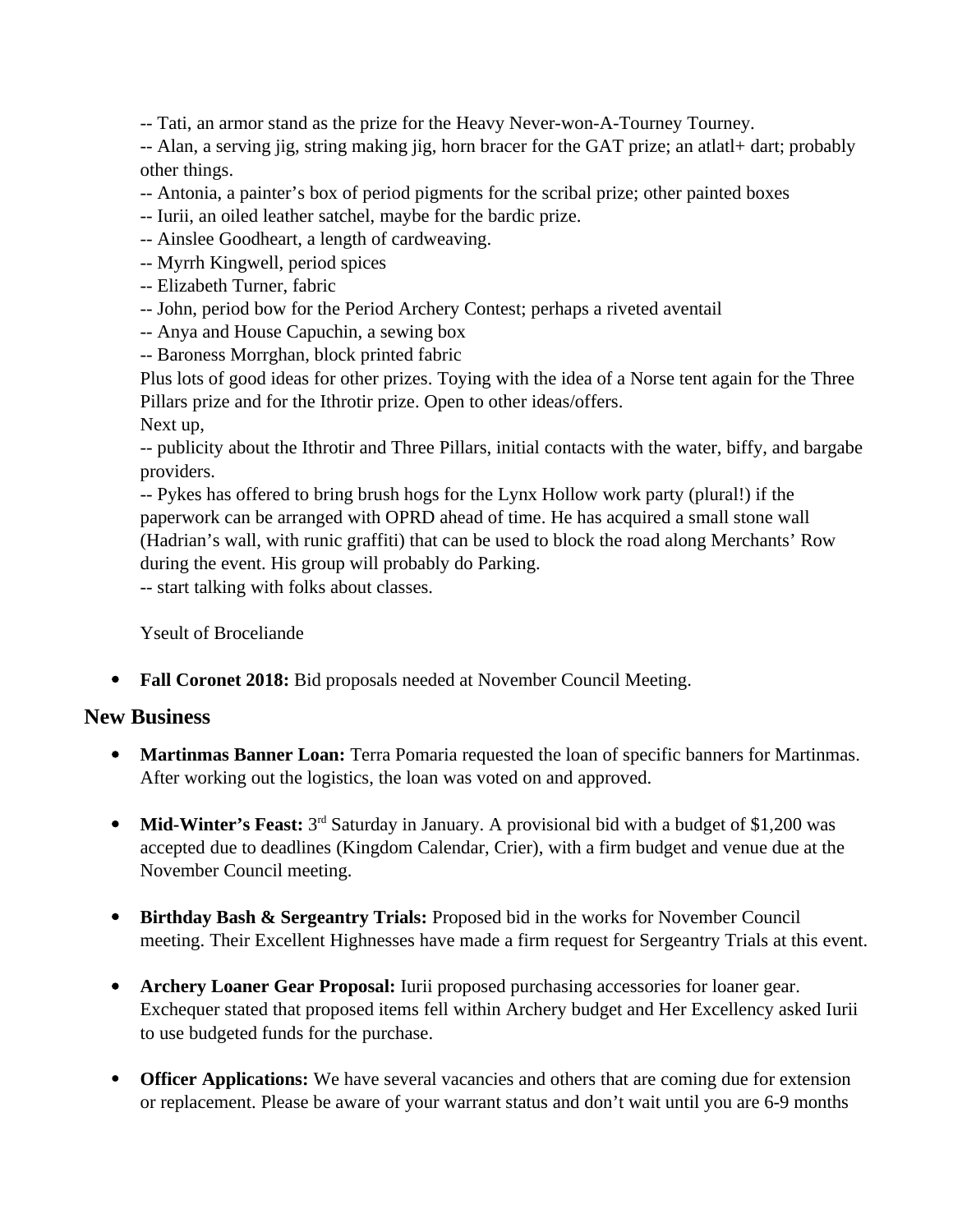out to announce the need for a replacement. If you are interested in Youth Combat or Family Activities, there is a background check requirement. Please announce your intent for either of these early so we can get that process started.

(Open/Vacant Offices: *Lists, Youth Combat Marshal, Family Activities Coordinator, and Chatelaine (Required Office*)

# **Officer Reports**

### - **Arts & Sciences**

I held one Arts & Sciences nights, October 17. About a dozen of us gathered to share what we're working on, plan things for Amergin's Recovery, and eat pear bread. Alan had been busy with largesse and various Anglo-Saxon projects; Antonia had made a bow case out of some first rate fabric; Louisa had her new cloak and hat to show off (gorgeous!); Margaret had a new tunic for Iurii; Anton had tales to tell and plans to make for Amergin's, and we got him a shortened site handout; Godwin had checks to sign; Char and Linda were sewing and embroidering; Johanna stopped by to collect her banners; Kirby found things he wants to repoussé; and Arlene brought some new-found garb.

Arts & Sciences Nights for November will be on the  $7<sup>th</sup>$  and the  $21<sup>st</sup>$ .

Yseult of Broceliande

#### **- Chamberlain**

My apologies for not being in attendance. – Amergin's was a delight to Chamberlain for, everything loaned to his lordship Wrath was done so and returned with seemingly no hitches. -Progress update on center pole project, no progress. -We are now at the end of our outdoor season for archery and thrown weapons. I will be making arrangements this week for the cleanup and storage of our great ranged weapon space, providing our marshals are on board. Aside from this I would like to wish all a safe and enjoyable Winters night (Halloween).

# Kirby Brokkerson

#### **- Chatelaine**

Not present, no report (Francesca Carletti) Vacant as of November  $1<sup>st</sup>$ , Critical fill – required office for a Barony.

# **- Chronicler**

Minutes, Quarterly Report, and the October Bi-Cranial Bear are complete and distributed. The next Bi-Cranial Bear is due out January  $1<sup>st</sup>$ , 2018. I have had little to no input or feedback from the Baronial officers or populace. Is the expanded newsletter something desired, or should I go back to the bare minimum "check in the box" to meet Society/Kingdom/Principality requirements for the office?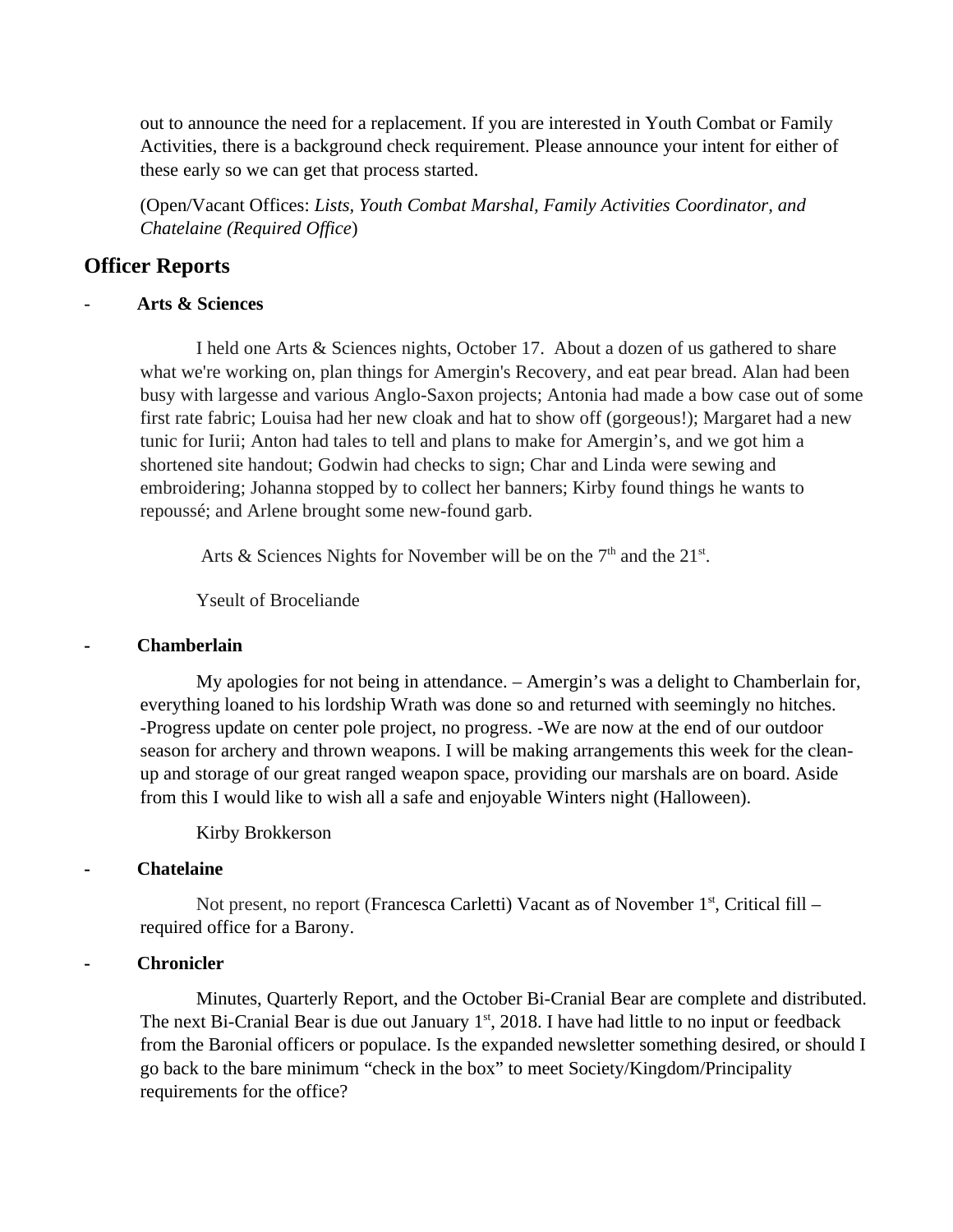*All officers are requested to please include me [Wesley.c.worley@gmail.com](mailto:Wesley.c.worley@gmail.com) when you send in your reports, and if you can get them in the day before Baronial Council Meeting, that would be even better.* 

Murchadh Monaidh Chraoibhe

#### **- Exchequer**

We had 87 guests through Gate at Amergin's, bringing in  $\sim$  \$400. All officers and Champions are reminded to bring your budget proposals to the November Council meeting so we can hash out the 2018 budget. Current Account Balance: \$23,201.99.

Godwyn Reynard

#### **- Family Activities Coordinator**

Had activities at Amergin's. All Baronial materials returned. Office is vacant as of November 1<sup>st</sup>.

Cyeth deWestcote

#### **- Gold Key**

We loaned to two people at Amergin's, plus some feast gear to a couple more. I did not charge fees. One borrower wanted to buy her cloak (a thrift-store blanket for which I paid \$5 back when Egil's was at its previous site), and offered \$40, so I made that deal. I will buy some more thrift-shop wool blankets with the \$40. All other items were returned in good order and have been laundered.

Our Faire demo was successful, but not particularly profitable. This is largely due to my not allowing enough time for set-up, so that I didn't have most of the merchandise I brought out on display. Also, the layout of pavilions on our site had the Gold Key pavilion (and the Baronial merchandise in it) at the back of our space, behind the rapier eric. We didn't get as much foot traffic that far back. Total on Adiantum sales (all Gold Key "yardsale" merchandise) was \$26; I made \$5 on my own merchandise. Check will be turned in at Council tonight. Having learned from this year's mistakes, I hope and expect that next year will be better... All Baronial gear borrowed for Faire has been returned.

Alys Meghan Cattwyn

#### **- Herald**

Not present, no report (Aelis de la Rose), Aelis did Herald at Amergin's and is our new Bardic Champion.

#### **- Marshal**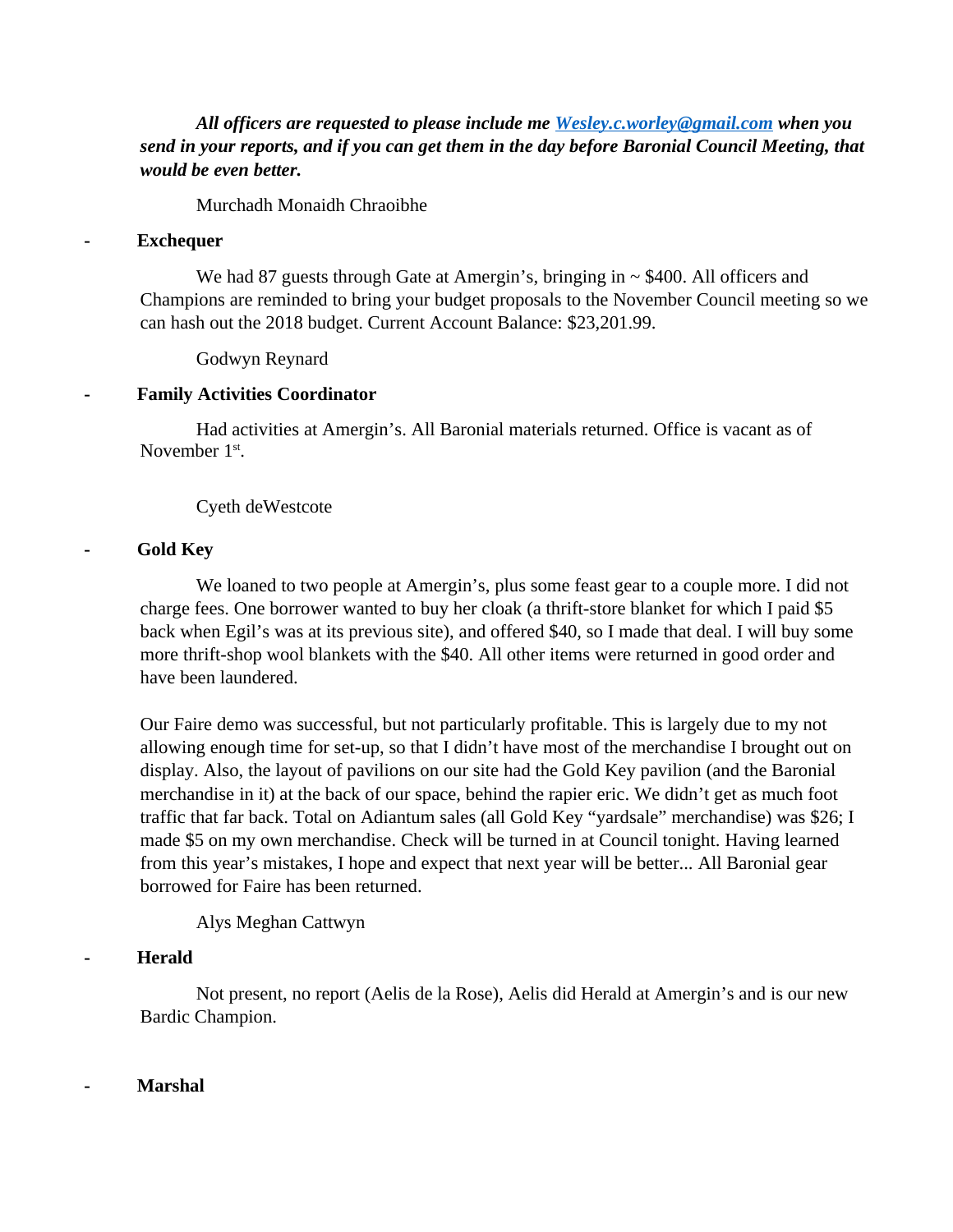Practices continue with 5-6 participants. We've also held armor nights and outfitted a few new fighters. We are moving this Friday to Terra Pomeria, but will remain active in the Barony. Eobhan Dunbar (Armored Combat Deputy) will marshal practices.

#### Skjaldar-Þorsteinn Thunderhand

#### **- Archery Marshal**

For the month of October, we were able to have several practices, even with bad weather on a few of our regular days. October marks the end of the current scoring season, and the new one starts the next day, November 1st.

In an attempt to provide the most opportunities for archers to get scores submitted to improve their averages for the end of the season, I have been holding practices most of last week and this past weekend, there will also be a practice this afternoon from 4pm-6pm before Council, and tomorrow the final practice will be held, also from 4pm-6pm. I intend to have a work party sometime after November 1st to get some gear sorted out of the trailer that will be used over the Winter, as well as clean up the range. After consulting with and getting approval from Saoirse, I intend to present a request for Archery budget funds to purchase new finger gloves, string keepers, and hand gloves

#### Iurii Levchenich

**- Cut & Thrust Marshal** 

We've had one practice with more than two combatants. We need loaner swords and gauntlets, but both are expensive. Will do some research and come back with prices.

Anton Ray

#### **- Rapier Marshal**

I've been limited in my attendance at practices due to my work schedule this month. We did hold a tournament at Amergin's, where Victor was Victorious.

William Jakes

#### **- Thrown Weapons Marshal**

Darts has been going well with good attendance and excellent scores to wrap up the year. I am going to take a break and rework our schedule with Wetlands. Traditional thrown weapons is wrapping up for the season unless we can come up with an adequate indoor facility. We held the first Summits Thrown Weapons Championship at Amergin's, with William Christopher victorious. Bjork of Cour de Val won the Adiantum Championship.

Kevin Sorok